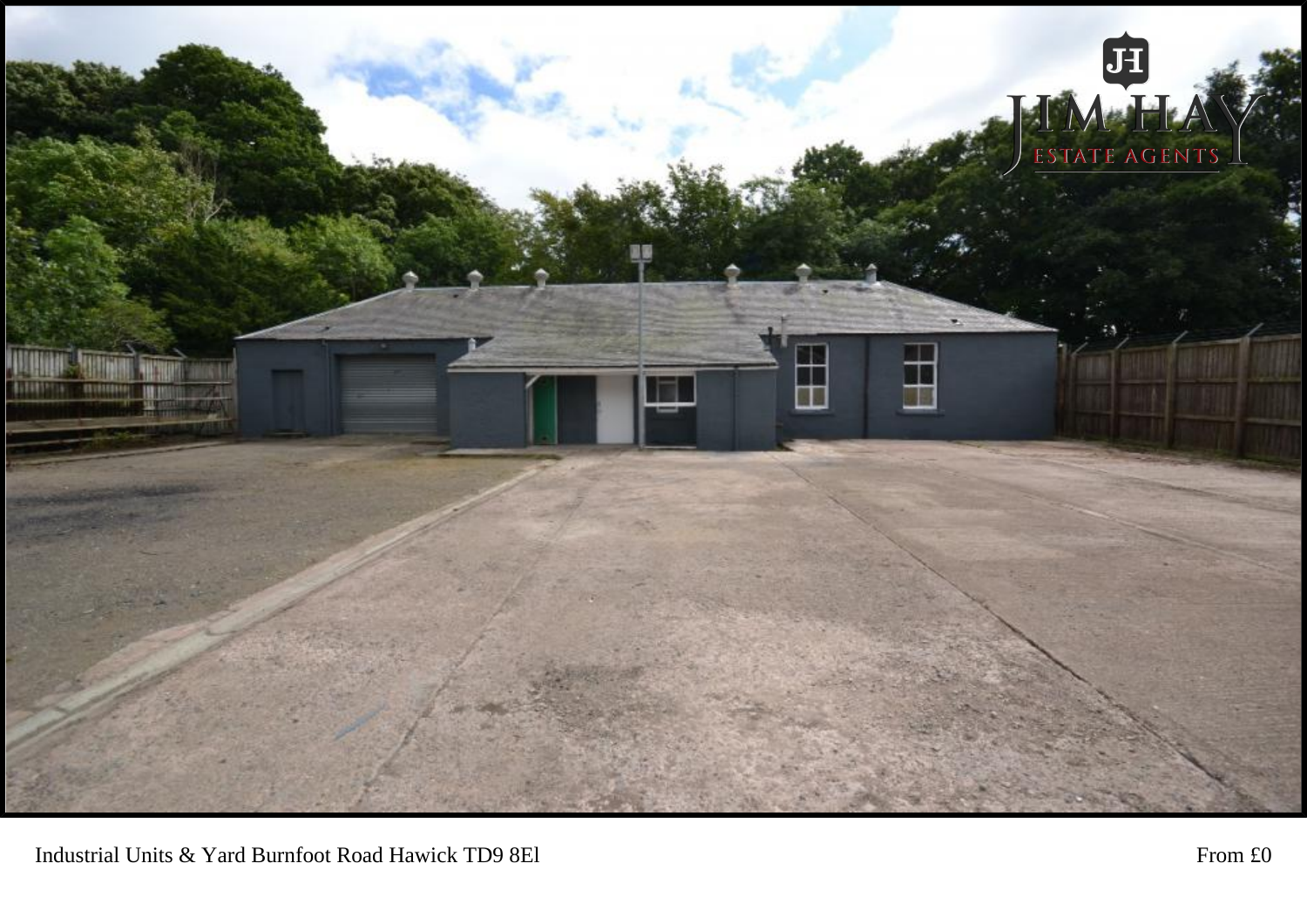# **Industrial Units & Yard Burnfoot Road Hawick TD9 8El**

### Lot 1

These units sit in a large private, enclosed yard, with access from Burnfoot Road and Mclaren Court.

Two units are around 2000 SQ FT and come with 3 phase power and large entrance roller doors, ideal for large machinery or vans. Smaller unit is around 450 SQ FT

The units are all presently tenanted with good monthly rental income. Ample parking and access in the large concrete covered yard.

## **What we like about this property**

Space, Private Yard



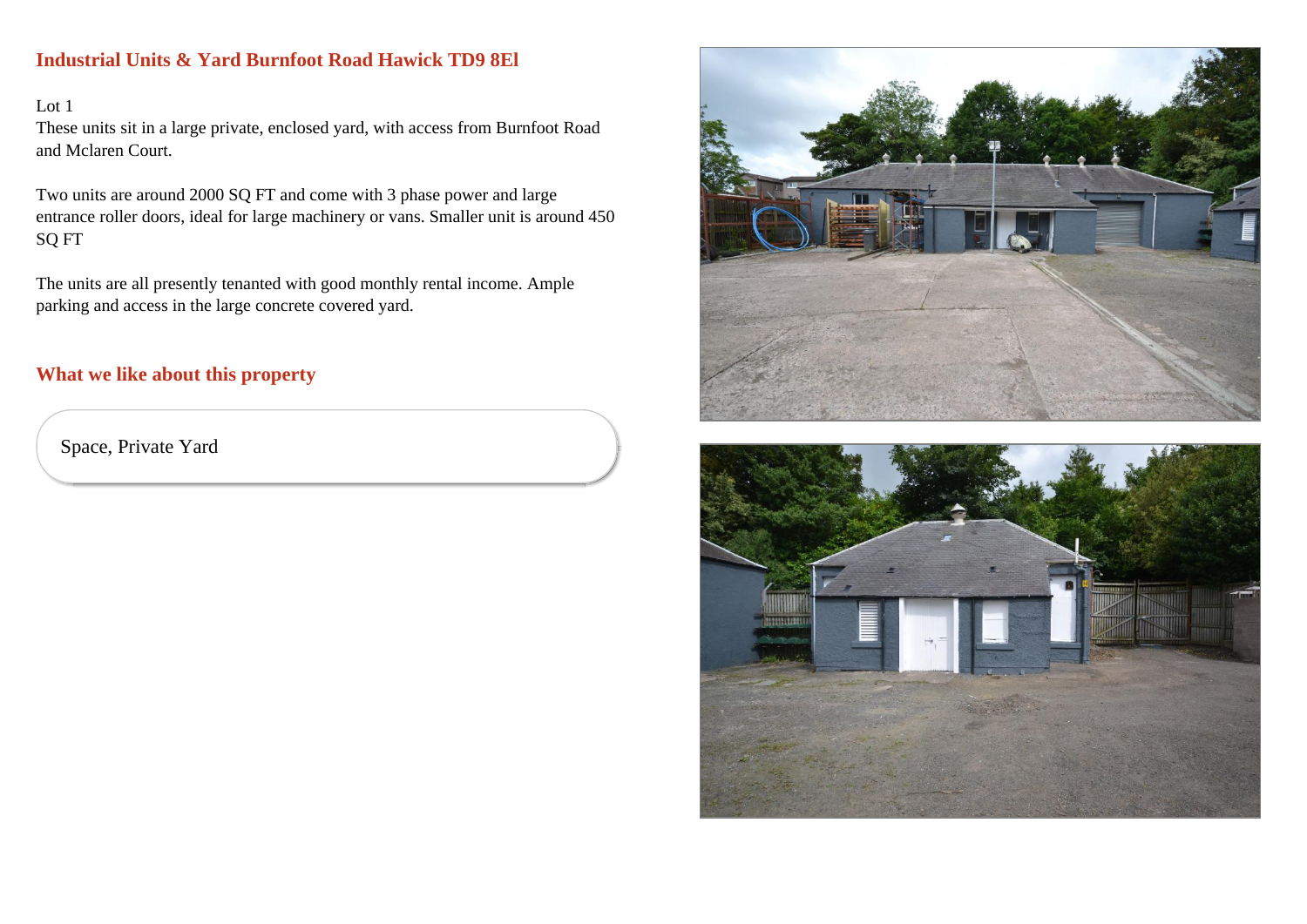